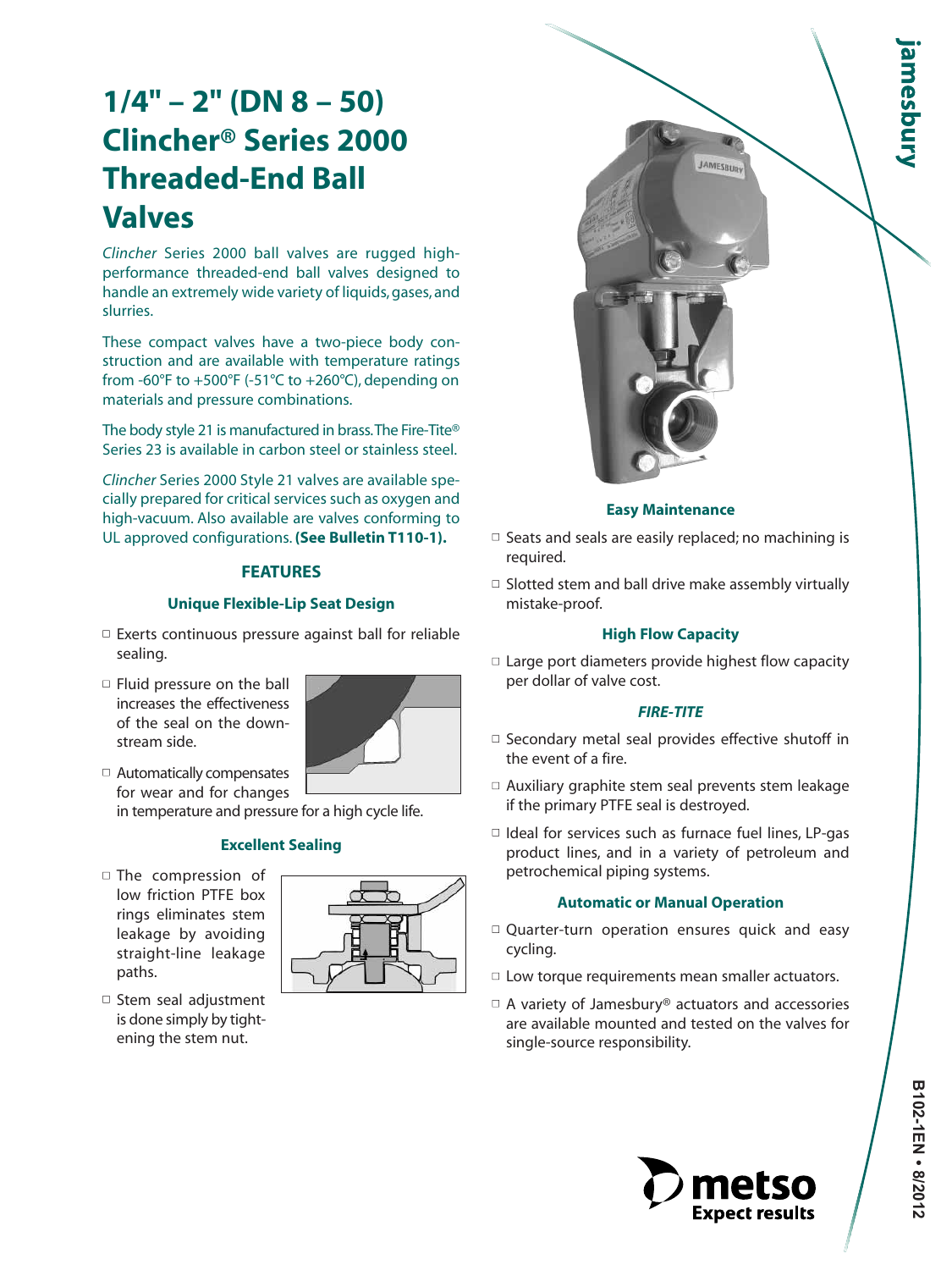

#### **SPECIFICATIONS**

#### **Valve Seat Ratings**

These ratings are based on differential pressure with valve ball in the fully closed position and refer to seats only. Refer to valve body ratings to be sure that all components are satisfactory for the application. Valves in brass and carbon steel are suitable for service to -20°F (-29°C), valves in 316 stainless steel (with stainless steel body bolts) to -60°F (-51°C).



These ratings are a conservative guide for general service. Previous experience in a process or new developments may permit applications at ratings above those shown. Please consult with the Metso home office for specific recommendations.

1/4" – 2" (DN 8 – 50) Series 2000 valves with filled PTFE (M) seats are rated for saturated steam service to 250 psi (17.24 bar) when equipped with stainless steel trim. M-seated valves are otherwise steam-rated to 200 psi (13.79 bar).

#### **Flow data**

The table below provides flow coefficients of valves covered in this bulletin.The Cv values represent the flow of water at +60°F through the valve in U.S. gallons per minute at a pressure drop of 1 psi.The metric equivalent, Kv, is the flow of water at 16°C through the valve in m<sup>3</sup>/hr at a pressure drop of 1 kg/cm<sup>2</sup>. To convert Cv to Kv, multiply by 0.8569.

| <b>Valve Size</b><br>inches | $C_{V}$ | <b>Valve Size</b><br>inches | $C_{V}$ |
|-----------------------------|---------|-----------------------------|---------|
| 1/4                         | 11      |                             | 49      |
| 3/8                         | 16      | $1 - 1/4$                   | 49      |
| 1/2                         | 16      | $1 - 1/2$                   | 100     |
| 3/4                         | 37      |                             | 115     |

| <b>Valve Size</b><br><b>DN</b> | Kv   | <b>Valve Size</b><br><b>DN</b> | Kv   |
|--------------------------------|------|--------------------------------|------|
| 08                             | 9.4  | 25                             | 42.0 |
| 10                             | 13.7 | 32                             | 42.0 |
| 15                             | 13.7 | 40                             | 85.7 |
| 20                             | 31.7 | 50                             | 98.5 |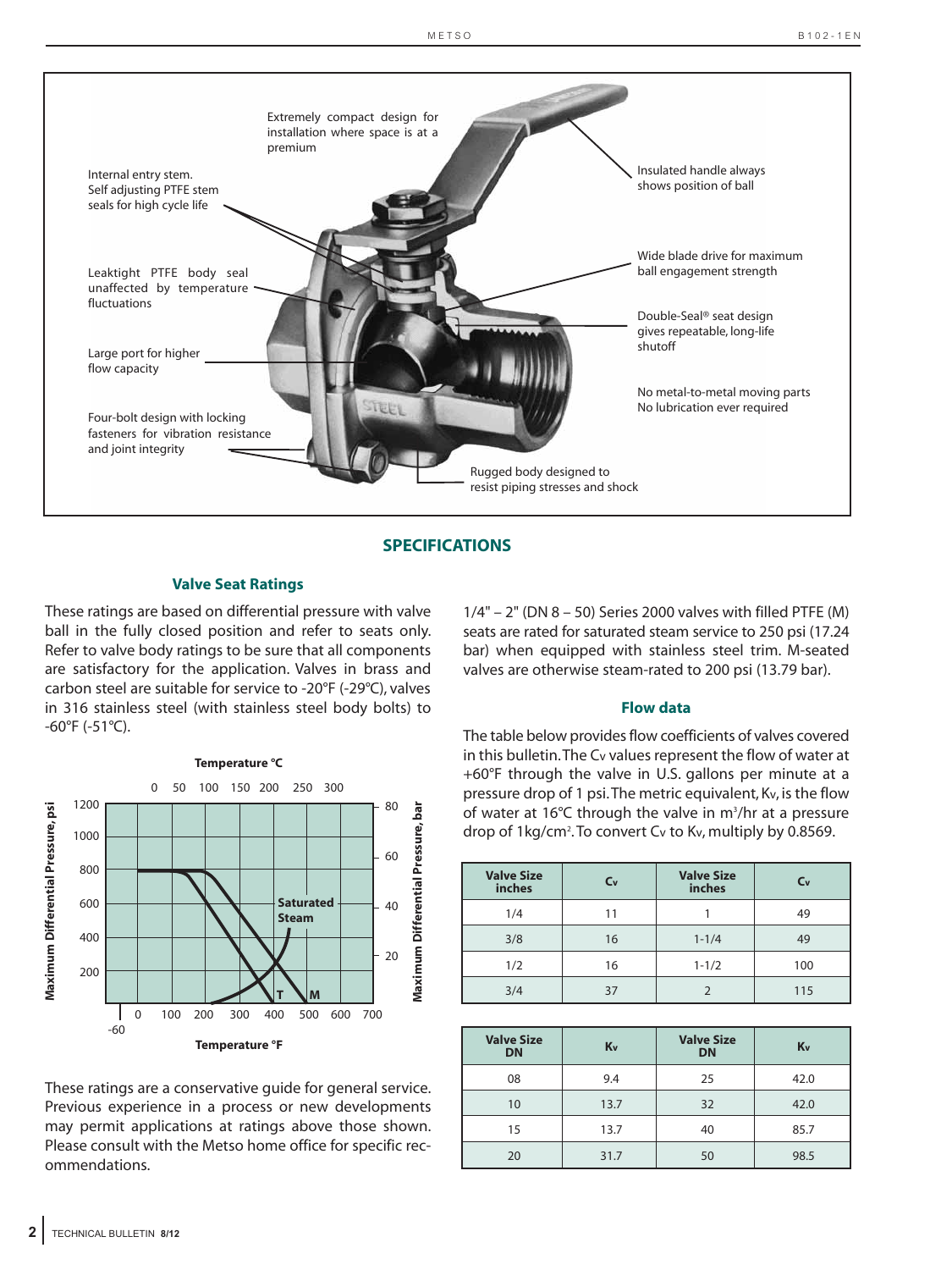#### **Valve Body Ratings**

These are maximum working pressure ratings of valve body/body cap assemblies only. The seat ratings above determine the practical pressure limitations according to actual service conditions. Working pressure rating is at -20°F to +100°F (-29°C to +38°C).Test pressure is for hydrostatic test with ball half open.

|                   |                  | <b>Maximum Working Pressure with Specified Body Material</b> |                   |                                                             |     |                                                         |     |
|-------------------|------------------|--------------------------------------------------------------|-------------------|-------------------------------------------------------------|-----|---------------------------------------------------------|-----|
|                   |                  |                                                              | <b>Brass Body</b> |                                                             |     | <b>Carbon Steel, 316 Stainless Body</b>                 |     |
|                   |                  | <b>ASTM A449 Body Bolts</b><br>Code: -0                      |                   | ASTM A449, A193 Gr.B7<br><b>Body Bolts</b><br>Codes: -0, -1 |     | <b>300 Series SS</b><br><b>Body Bolts</b><br>$Code: -3$ |     |
| <b>Valve Size</b> | Rating           | psi                                                          | bar               | psi                                                         | bar | psi                                                     | bar |
| $1/4" - 1"$       | Working pressure | 600                                                          | 41                | 800                                                         | 55  | 400                                                     | 28  |
| $(DN 8 - 25)$     | Test pressure    | 900                                                          | 62                | 1200                                                        | 83  | 600                                                     | 41  |
| $1 - 1/4" - 2"$   | Working pressure | 400                                                          | 28                | 800                                                         | 55  | 400                                                     | 28  |
| (DN 30 – 50)      | Test pressure    | 600                                                          | 41                | 1200                                                        | 83  | 600                                                     | 41  |

#### **SPECIAL SERVICES**

Detailed information about available seat materials, special services, and accessories for *Clincher* Series 2000 valves is contained in the following bulletins (see page 6 for ordering standard accessories):

| Steam service  | B150-1             | Torq-Handle <sup>®</sup> spring-return handles | B <sub>160</sub> -1 |
|----------------|--------------------|------------------------------------------------|---------------------|
| Oxygen service | B <sub>150-3</sub> | Ball valve seat materials                      | $T140-1$            |
| Vacuum service | B150-4             |                                                |                     |

## **TORQUE REQUIREMENTS**

Use these torque charts for *Clincher* valves as a guide for actuator selection. Select an actuator that provides the same or greater torque output than that shown in the charts below. Refer to pneumatic and electric actuator bulletins for torque output values and actuator selection tables.

Additional requirements may be imposed by media characteristics, trim, and frequency of valve operation. For clean lubricating fluid service, required torque for PTFE (T) and filled PTFE (M) sealed valves *only* may be reduced 20% when the valve is equipped with 316 stainless steel trim. For difficult service (slurries, semi-solids) increase values by 50%. *If in doubt, select the next larger actuator.*



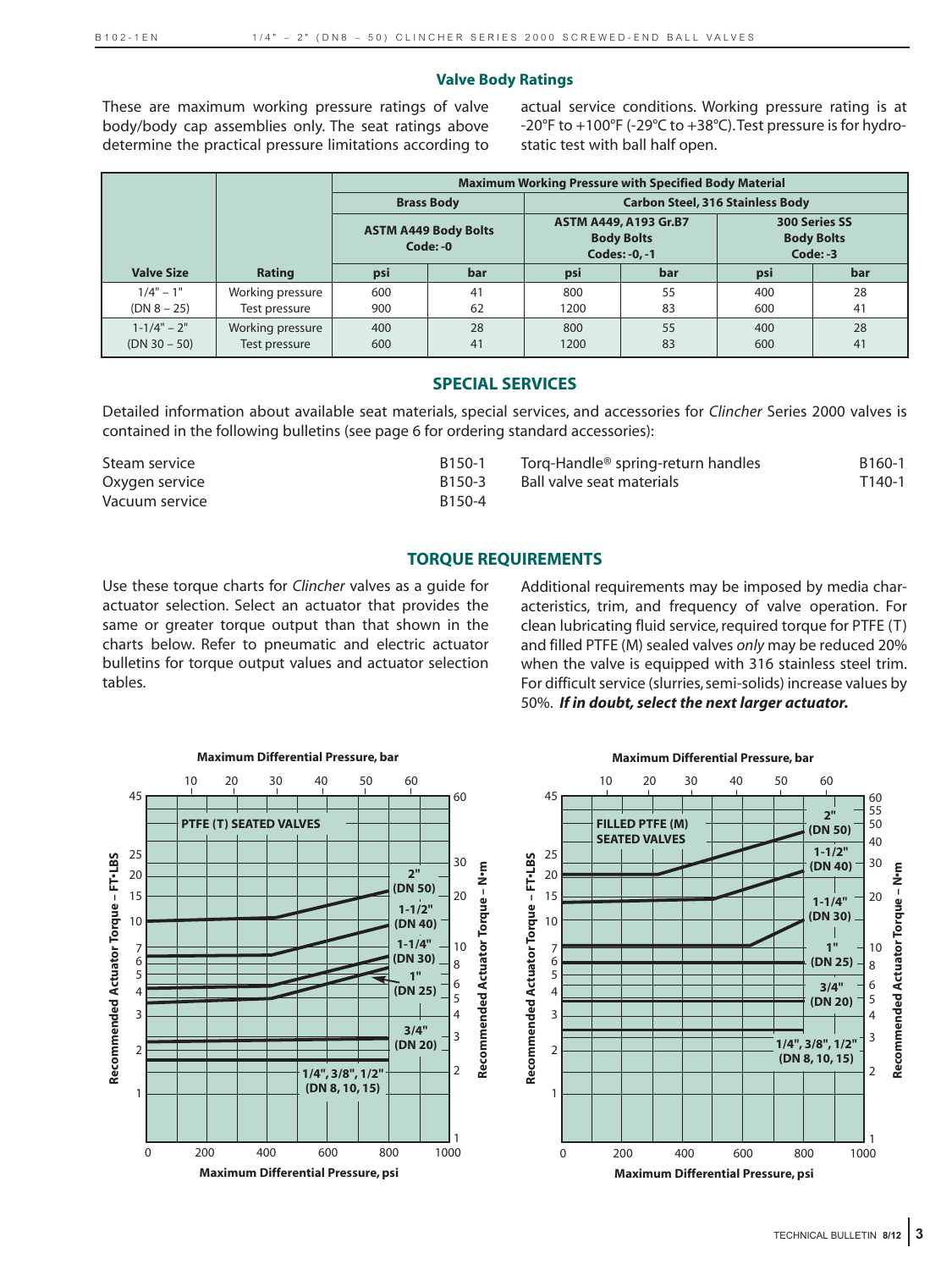

| <b>Valve</b>                             |                                    |                                           |                   |                                           |      |      | <b>Approximate Dimensions - inches</b> |      |      |      |      |      |      |              | Approx.                 |
|------------------------------------------|------------------------------------|-------------------------------------------|-------------------|-------------------------------------------|------|------|----------------------------------------|------|------|------|------|------|------|--------------|-------------------------|
| <b>Size</b><br>inches                    | <b>Brass</b><br>A                  | <b>All other</b><br><b>Materials</b><br>A | <b>Brass</b><br>B | <b>All other</b><br><b>Materials</b><br>B | D    | E.   | F                                      | G    | H    | J    | K    | L    | M    | $\mathsf{s}$ | Weight<br>$\mathbf{I}$  |
| 1/4                                      | 2.34                               | 2.50                                      | 1.25              | 1.25                                      | 1.81 | 0.44 | 1.03                                   | 1.57 | 4.00 | 1.78 | 0.25 | 0.31 | 1.28 | 0.19         | 1.1                     |
| 3/8                                      | 2.34                               | 2.50                                      | 1.25              | 1.25                                      | 1.81 | 0.50 | 1.03                                   | 1.57 | 4.00 | 1.78 | 0.25 | 0.31 | 1.28 | 0.19         | 1.1                     |
| 1/2                                      | 2.34                               | 2.50                                      | 1.25              | 1.25                                      | 1.81 | 0.50 | 1.03                                   | 1.57 | 4.00 | 1.78 | 0.25 | 0.31 | 1.28 | 0.19         | 1.1                     |
| 3/4                                      | 2.56                               | 2.81                                      | 1.28              | 1.41                                      | 2.00 | 0.69 | 1.25                                   | 1.70 | 4.00 | 1.91 | 0.25 | 0.31 | 1.46 | 0.19         | 1.2                     |
| 1                                        | 3.06                               | 3.41                                      | 1.53              | 1.70                                      | 2.44 | 0.88 | 1.50                                   | 2.09 | 5.00 | 2.50 | 0.25 | 0.50 | 1.77 | 0.31         | 2.3                     |
| $1 - 1/4$                                | 3.44                               | 3.75                                      | 1.72              | 1.88                                      | 2.69 | 1.00 | 1.88                                   | 2.22 | 5.00 | 2.66 | 0.31 | 0.50 | 1.94 | 0.31         | 3.2                     |
| $1 - 1/2$                                | 3.72                               | 4.03                                      | 1.84              | 2.02                                      | 3.25 | 1.25 | 2.13                                   | 2.59 | 6.00 | 2.97 | 0.38 | 0.62 | 2.30 | 0.38         | 4.8                     |
| $\overline{2}$                           | 4.06                               | 4.38                                      | 2.03              | 2.19                                      | 3.63 | 1.50 | 2.63                                   | 2.75 | 6.00 | 3.16 | 0.38 | 0.62 | 2.65 | 0.38         | 6.8                     |
|                                          | <b>Approximate Dimensions - mm</b> |                                           |                   |                                           |      |      |                                        |      |      |      |      |      |      |              |                         |
|                                          |                                    |                                           |                   |                                           |      |      |                                        |      |      |      |      |      |      |              |                         |
| <b>Valve</b><br><b>Size</b><br><b>DN</b> | <b>Brass</b><br>A                  | <b>All other</b><br><b>Materials</b><br>A | <b>Brass</b><br>B | <b>All other</b><br><b>Materials</b><br>B | D    | E    | F.                                     | G    | н    | J    | K    | L    | M    | S            | Approx.<br>Weight<br>kg |
| 8                                        | 59                                 | 64                                        | 32                | 32                                        | 46   | 11   | 26                                     | 40   | 102  | 45   | 6    | 8    | 33   | 5            | 0.50                    |
| 10                                       | 59                                 | 64                                        | 32                | 32                                        | 46   | 13   | 26                                     | 40   | 102  | 45   | 6    | 8    | 33   | 5            | 0.50                    |
| 15                                       | 59                                 | 64                                        | 32                | 32                                        | 46   | 13   | 26                                     | 40   | 102  | 45   | 6    | 8    | 33   | 5            | 0.50                    |
| 20                                       | 65                                 | 71                                        | 33                | 36                                        | 51   | 18   | 32                                     | 43   | 102  | 48   | 6    | 8    | 37   | 5            | 0.54                    |
| 25                                       | 78                                 | 87                                        | 39                | 43                                        | 62   | 22   | 38                                     | 53   | 127  | 64   | 6    | 13   | 45   | 8            | 1.0                     |
| 30                                       | 87                                 | 95                                        | 44                | 48                                        | 68   | 25   | 48                                     | 56   | 127  | 68   | 8    | 13   | 49   | 8            | 1.5                     |
| 40                                       | 94                                 | 102                                       | 47                | 51                                        | 83   | 32   | 54                                     | 66   | 152  | 75   | 10   | 16   | 58   | 10           | 2.2                     |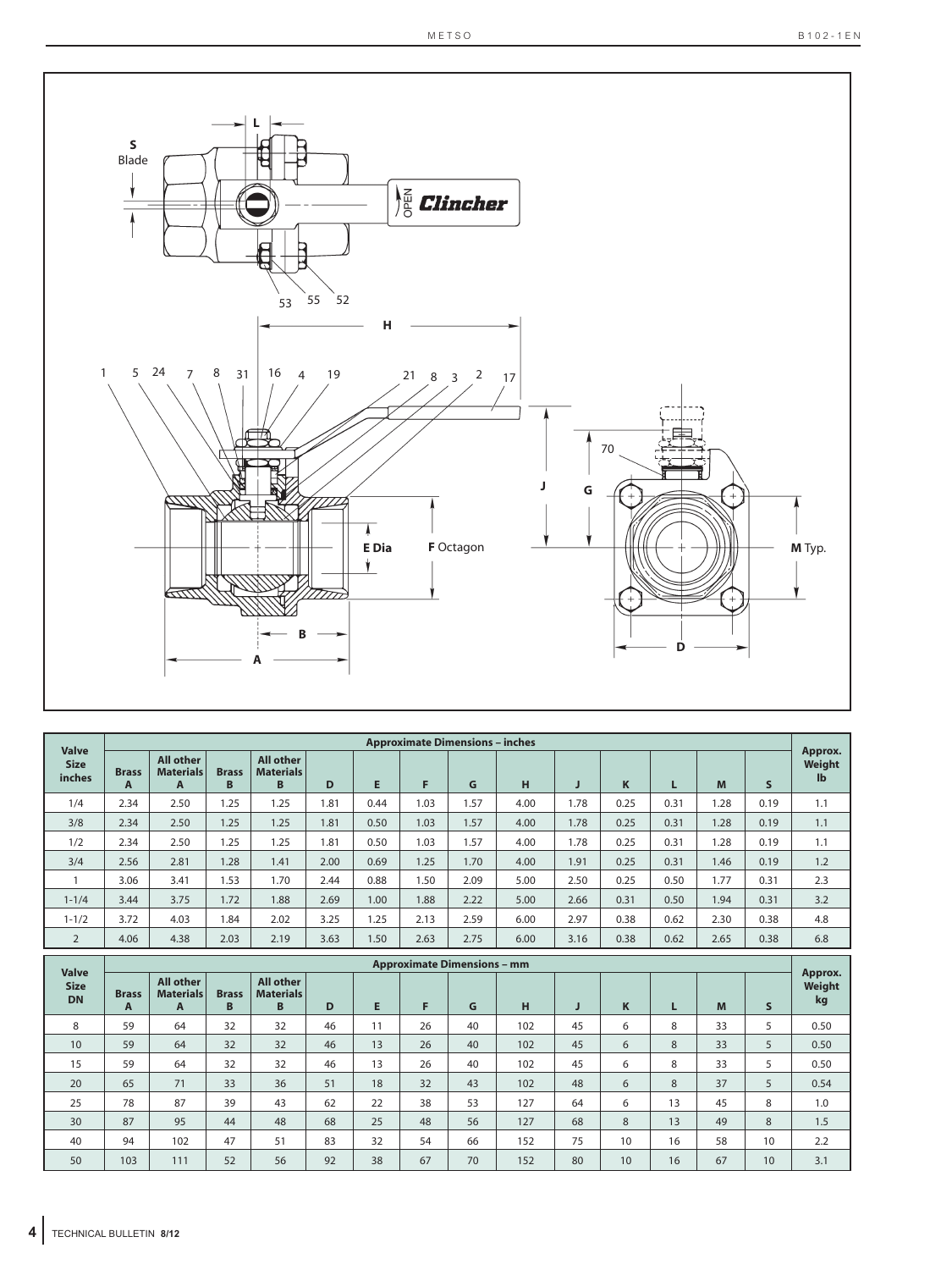## **PARTS AND BILLS OF MATERIALS FOR** *CLINCHER* **VALVES**

|                |                          |                                      | <b>MATERIAL</b>                              |                                  |  |  |
|----------------|--------------------------|--------------------------------------|----------------------------------------------|----------------------------------|--|--|
| Part<br>No.    | Part<br><b>Name</b>      | <b>Standard</b>                      |                                              | <b>Fire-Tite</b>                 |  |  |
|                |                          | Style 21-11****                      | <b>Style 23-22</b>                           | <b>Style 23-36</b>               |  |  |
| $\mathbf{1}$   | Body                     | <b>Brass ASTM B283</b><br>Alloy 377  | Carbon steel<br>ASTM A181<br>Class 70        | 316 Stainless steel<br>Type CF8M |  |  |
| $\overline{2}$ | <b>Body Cap</b>          | <b>Brass ASTM B283</b><br>Alloy 377  | Carbon steel ASTM<br>A181 Class 70           | 316 Stainless steel<br>Type CF8M |  |  |
| 3              | Ball                     | Brass***, 316 Stainless steel        |                                              | 316 Stainless steel              |  |  |
| $\overline{4}$ | <b>Stem</b>              | Brass***, 316 Stainless steel        |                                              | 316 Stainless steel              |  |  |
| 5              | Seat                     |                                      | PTFE or filled PTFE - as specified           |                                  |  |  |
| 6              | <b>Body seal</b>         | <b>PTFE</b>                          | Spiral Wound 316 Stainless steel<br>and PTFE |                                  |  |  |
| $\overline{7}$ | Secondary Stem Seal      | Not required                         | Graphite                                     |                                  |  |  |
| 8              | <b>Upper Stem Seal</b>   |                                      | <b>PTFE</b>                                  |                                  |  |  |
| 16             | <b>Stem Nut</b>          | Carbon steel                         |                                              | Stainless steel                  |  |  |
| 17             | Handle                   | Carbon steel or Stainless steel**    |                                              | Carbon steel                     |  |  |
| 19             | Shakeproof Washer        |                                      | Carbon steel or stainless steel              |                                  |  |  |
| 21             | <b>Compression Ring</b>  | <b>Brass</b>                         |                                              | 316 Stainless steel              |  |  |
| 24             | Lower Stem Seal          |                                      | PTFE                                         |                                  |  |  |
| 31             | Spring Washer*           |                                      | Carbon steel-zinc plated                     |                                  |  |  |
| 52             | Body Boltt               | ASTM A449 or 300 series stainless    |                                              | ASTM A193 Gr. B7                 |  |  |
| 53             | Hex Nut                  | Carbon steel or 300 series stainless |                                              | <b>ASTM A193 Gr. 2H</b>          |  |  |
| 55             | Lockwasher               | ÷,                                   |                                              | Carbon steel                     |  |  |
| 70             | <b>Top Ground Spring</b> | Stainless steel                      |                                              |                                  |  |  |
|                |                          |                                      |                                              |                                  |  |  |

Furnished only on 1" (DN 25) and larger valves with brass or 316 stainless steel ball.

\*\* Stainless steel on valves with stainless steel body bolts.

† Valves furnished with actuators are equipped with ASTM A193 Gr. B7 bolts.

\*\*\* 1/4" – 3/4" (DN 8 – 20) brass valves equipped with actuator must have 316 stainless steel trim.

\*\*\*\* Attention: The state of California has determined lead and lead compounds are known to cause cancer, birth defects and reproductive harm. The state of California prohibits the use of brass valves for drinking water service.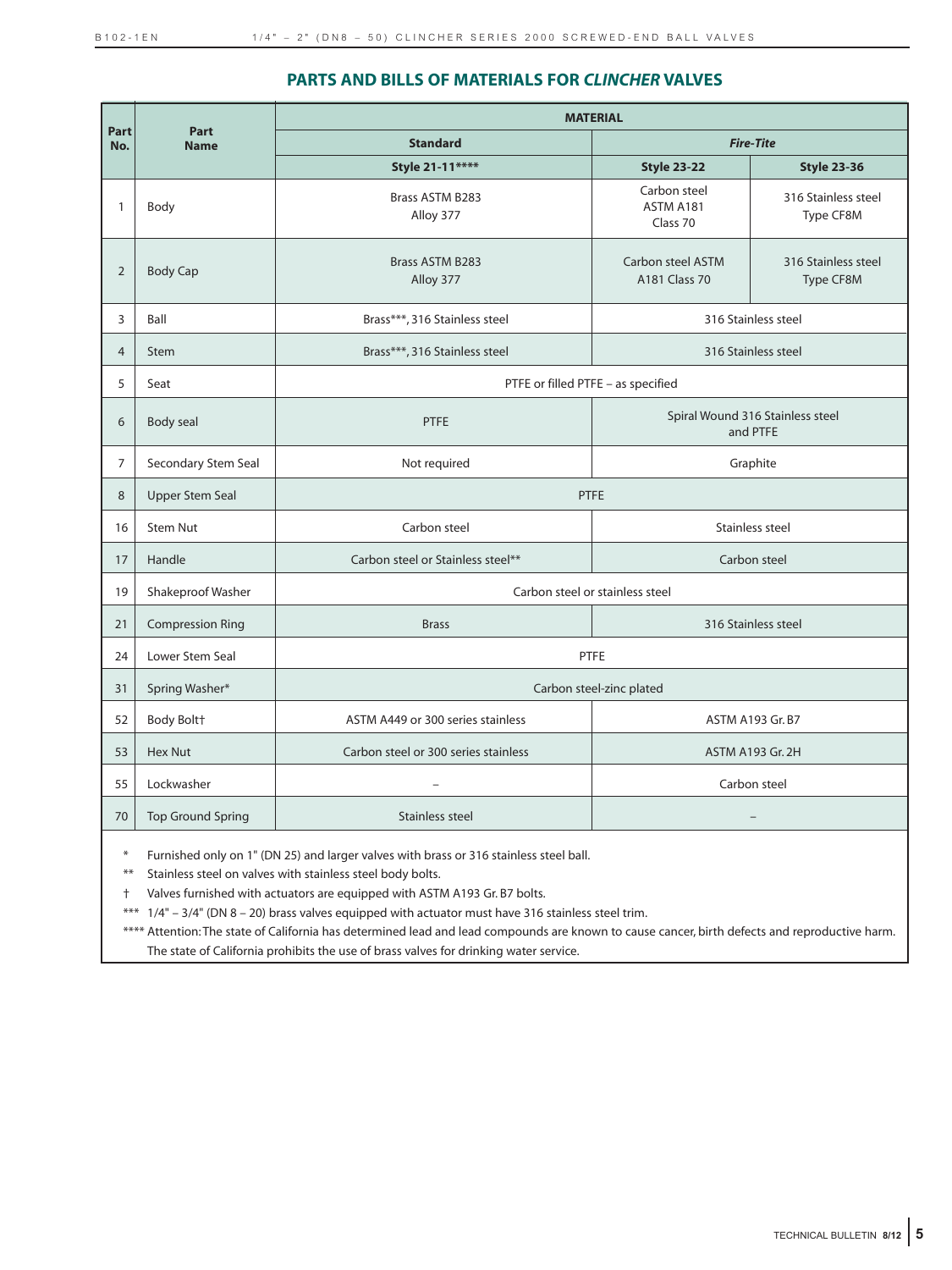## **ACTUATOR**

Metso offers a full line of integrally designed actuators for automated systems or for easier control of inaccessible or remote valves. Pneumatic actuators, including both double-acting and spring-return types, and electric actuators are available for all valves. Electric actuators are available in both watertight and hazardous location models. For further information on actuators for *Clincher* valves see the following technical bulletins:

| <b>Type</b>                          | <b>Bulletin</b> |
|--------------------------------------|-----------------|
| Spring-Diaphragm Actuators           | A110-4          |
| Valv-Powr <sup>®</sup> Series VP-VL  |                 |
| Double-Opposed Piston Actuators      | A111-5          |
| <b>V-Series Electric Actuators</b>   | A200-1          |
| ADC-Series Electric Actuators        | A201-1          |
| <b>LCU-Series Electric Actuators</b> | $A202-1$        |
| <b>LCR-Series Electric Actuators</b> | $A203-1$        |
|                                      |                 |

#### **ACCESSORIES**

#### **Locking Devices**

When security measures are necessary for handling hazardous or valuable fluids, or are needed for applications covered by certain government regulations, reliable locking devices can be provided to hold the valves inoperative. The following table provides kit numbers for ordering purposes.

A standard 4" (101.6 mm) stem extension is offered for Series 2000 valves for improved accessibility, particularly when used in insulated pipelines. (These extensions should not be confused with extended bonnets customarily used on cryogenic valves.) Stem extensions can be provided factory mounted or shipped separately for field mounting.

**Stem Extensions**

| <b>Locking Devices</b> |           |                  |  |  |  |
|------------------------|-----------|------------------|--|--|--|
| <b>Valve Size</b>      | Part      |                  |  |  |  |
| inches                 | <b>DN</b> | <b>Number</b>    |  |  |  |
| $1/4 - 3/4$            | $8 - 20$  | LD53             |  |  |  |
| $1 - 1 - 1/4$          | $25 - 30$ | LD <sub>54</sub> |  |  |  |
| $1 - 1/2 - 2$          | $40 - 50$ | LD55             |  |  |  |

| <b>Stem Extension</b> |           |               |  |  |  |  |
|-----------------------|-----------|---------------|--|--|--|--|
| <b>Valve Size</b>     | Part      |               |  |  |  |  |
| inches                | <b>DN</b> | <b>Number</b> |  |  |  |  |
| $1/4 - 3/4$           | $8 - 20$  | SE063         |  |  |  |  |
| $1 - 1 - 1/4$         | $25 - 30$ | SE064         |  |  |  |  |
| $1 - 1/2 - 2$         | $40 - 50$ | SE065         |  |  |  |  |



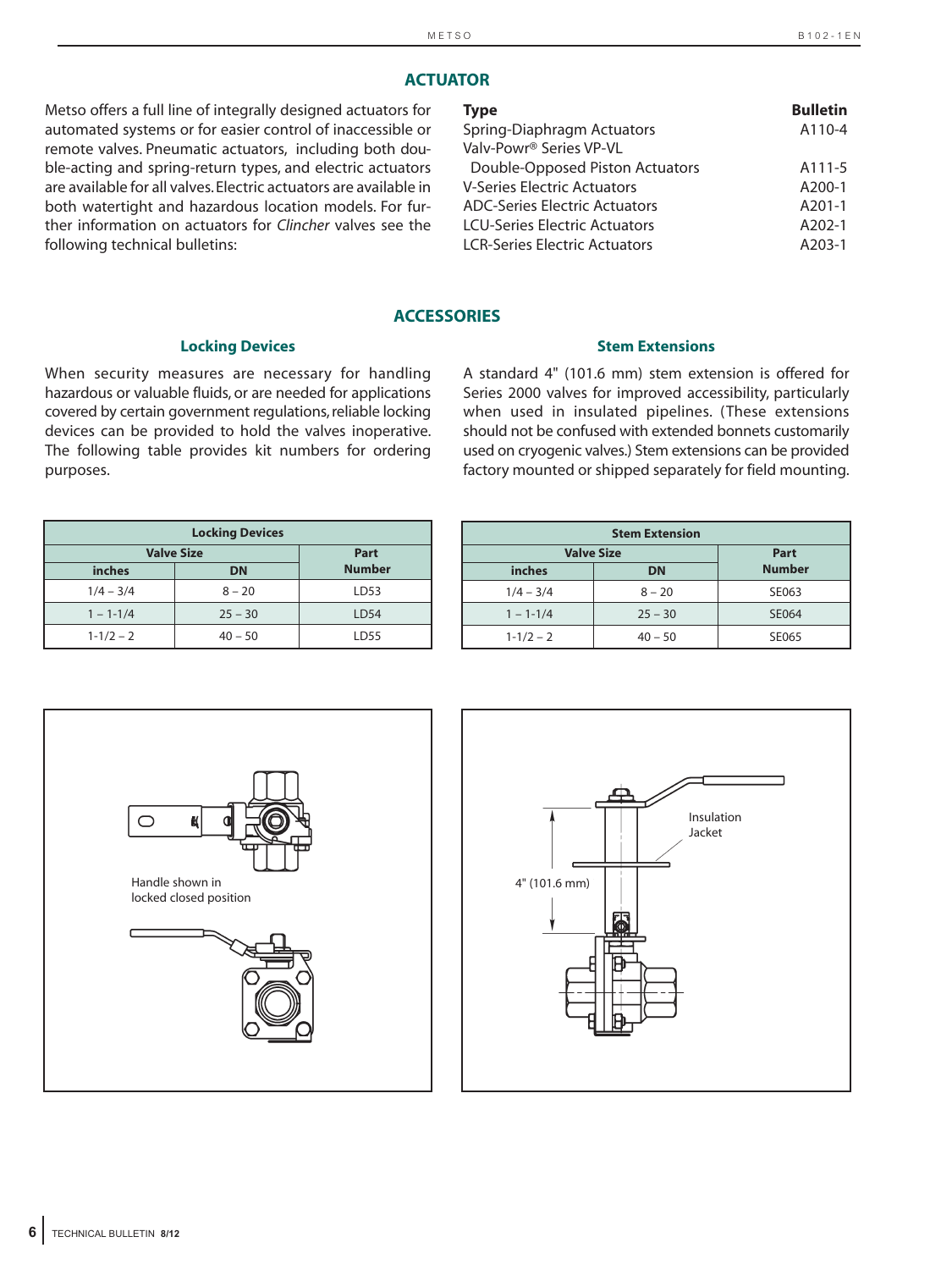## **Round Handles**

Series 2000 ball valves are optionally available equipped with circular handles instead of lever handles for use when the valves are to be installed in confined piping arrangements where there is insufficient space for 90° lever operation.They are also ideal for cases where projecting lever handles are prohibited. These handles have a plastic coating on the gripping area for added comfort and insulation. They are available in carbon or stainless steel.

| <b>Round Handle Dimensions - inches</b> |                        |                     |      |      |  |  |
|-----------------------------------------|------------------------|---------------------|------|------|--|--|
| <b>Valve Size</b>                       |                        | <b>Part Number</b>  |      | н    |  |  |
| inches                                  | <b>Stainless Steel</b> | <b>Carbon Steel</b> | A    |      |  |  |
| $1/4 - 3/4$                             | 012-0783-30            | 012-0783-22         | 3.75 | 1.91 |  |  |
|                                         | 012-0546-30            | 012-0546-22         | 3.75 | 2.38 |  |  |
| $1 - 1/4$                               | 012-0546-30            | 012-0546-22         | 3.75 | 2.53 |  |  |
| $1 - 1/2$                               | 012-0734-30            | 012-0734-22         | 4.75 | 2.53 |  |  |
| C                                       | 012-0734-30            | 012-0734-22         | 4.75 | 3.03 |  |  |

| <b>Round Handle Dimensions - mm</b> |                        |                     |     |     |  |  |
|-------------------------------------|------------------------|---------------------|-----|-----|--|--|
| <b>Valve Size</b>                   |                        | <b>Part Number</b>  | A   | н   |  |  |
| <b>DN</b>                           | <b>Stainless Steel</b> | <b>Carbon Steel</b> |     |     |  |  |
| $8 - 20$                            | 012-0783-30            | 012-0783-22         | 95  | 49  |  |  |
| 25                                  | 012-0546-30            | 012-0546-22         | 95  | 60  |  |  |
| 30                                  | 012-0546-30            | 012-0546-22         | 95  | 6   |  |  |
| 40                                  | 012-0734-30            | 012-0734-22         | 121 | 464 |  |  |
| 50                                  | 012-0734-30            | 012-0734-22         | 121 | 77  |  |  |



## **D-Ring Handles**

When piping is to be insulated, *Clincher* ball valves can be equipped with D-ring handles. They provide for easy operation of the valve with the piping and all but the bonnet surface of the valve fully insulated, assuring minimum loss or absorption.

| <b>D-Ring Handle Dimensions - inches</b> |                    |      |      |      |  |  |  |
|------------------------------------------|--------------------|------|------|------|--|--|--|
| <b>Valve Size</b><br>inches              | <b>Part Number</b> | A    | B    | н    |  |  |  |
| $1/4 - 1/2$                              | <b>BHK 28</b>      | 3.00 | 1.00 | 3.75 |  |  |  |
| 3/4                                      | <b>BHK 28</b>      | 3.00 | 1.00 | 4.00 |  |  |  |
|                                          | <b>BHK 29</b>      | 3.00 | 1.00 | 4.17 |  |  |  |
| $1 - 1/4$                                | <b>BHK 29</b>      | 3.00 | 1.00 | 4.31 |  |  |  |
| $1 - 1/2$                                | 012-0752-22        | 3.38 | 1.50 | 4.50 |  |  |  |
| $\mathcal{L}$                            | 012-0752-22        | 3.38 | 1.50 | 4.69 |  |  |  |

| <b>D-Ring Handle Dimensions - mm</b> |                    |    |    |     |  |  |
|--------------------------------------|--------------------|----|----|-----|--|--|
| <b>Valve Size</b><br><b>DN</b>       | <b>Part Number</b> | A  | B  | н   |  |  |
| $8 - 15$                             | <b>BHK 28</b>      | 76 | 25 | 95  |  |  |
| 20                                   | <b>BHK 28</b>      | 76 | 25 | 102 |  |  |
| 25                                   | <b>BHK 29</b>      | 76 | 25 | 106 |  |  |
| 30                                   | <b>BHK 29</b>      | 76 | 25 | 109 |  |  |
| 40                                   | 012-0752-22        | 86 | 38 | 114 |  |  |
| 50                                   | 012-0752-22        | 86 | 38 | 119 |  |  |





**H**